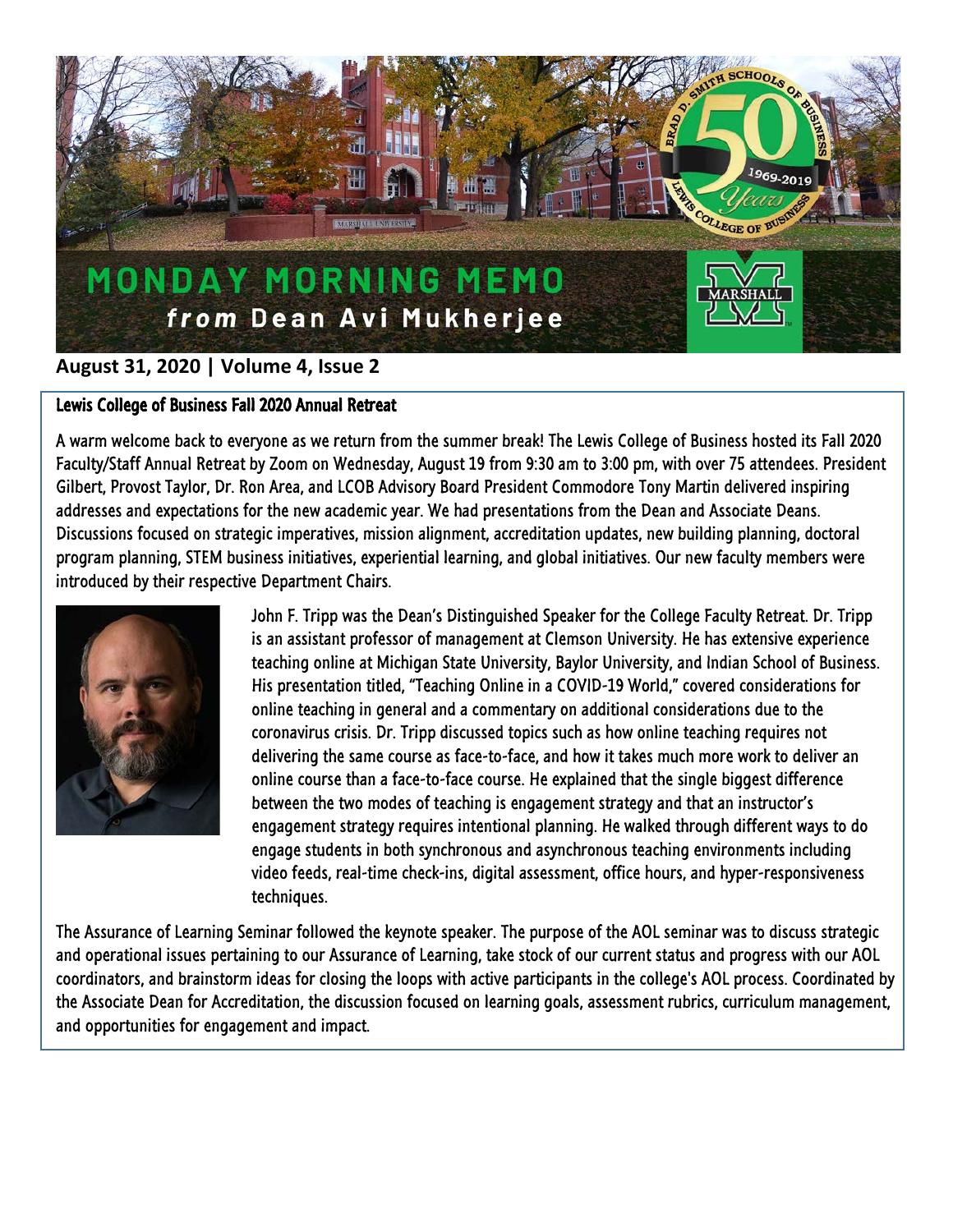

### New Faculty at the Brad D. Smith Schools of Business

The Brad D. Smith Schools of Business welcome two new full-time faculty members joining us in Fall 2020.

Mohammad Riaz Uddin, Assistant Professor of Finance



Mohammad Riaz Uddin received a Ph.D. in Finance from the University of Texas at Arlington, an MS in Finance from the University of Illinois at Urbana-Champaign, and an MBA from the University of Dhaka, Bangladesh. He was a Fulbright fellow. He received the Financial Management Editors' Best Paper Award in Spring, 2017 and Outstanding Paper in the 2016 Emerald Literati Network Awards for Excellence for his research works. Before joining MU, Dr. Uddin has taught at the American University of Beirut, University of Dhaka, North South University, University of Texas at Arlington, and Bloomsburg University of Pennsylvania. His teaching interests include investments and corporate finance. His research interests include investments, equity returns predictability, political economy, insider trading, corporate intangibles, and behavioral biases. Dr. Uddin's research has appeared in many leading Finance journals including Financial Management, the Journal of Business Finance & Accounting, Managerial Finance, and the Journal of Investing.

## Thomas Norton, Assistant Professor of Accounting



Thomas Norton is a proud son of Marshall where he graduated with a dual bachelors in accounting and finance. In the midst of graduating from Marshall and starting law school at West Virginia University, he passed all four parts of the CPA exam. After law school, Thomas gained extensive law experience advising judges at the Circuit Court level as well as the West Virginia Supreme Court. Thomas then turned his focus on taxation. He completed his LL.M. at Georgetown University while working as a CPA. Thomas brings a diversity of experience from both the legal and accounting professions.